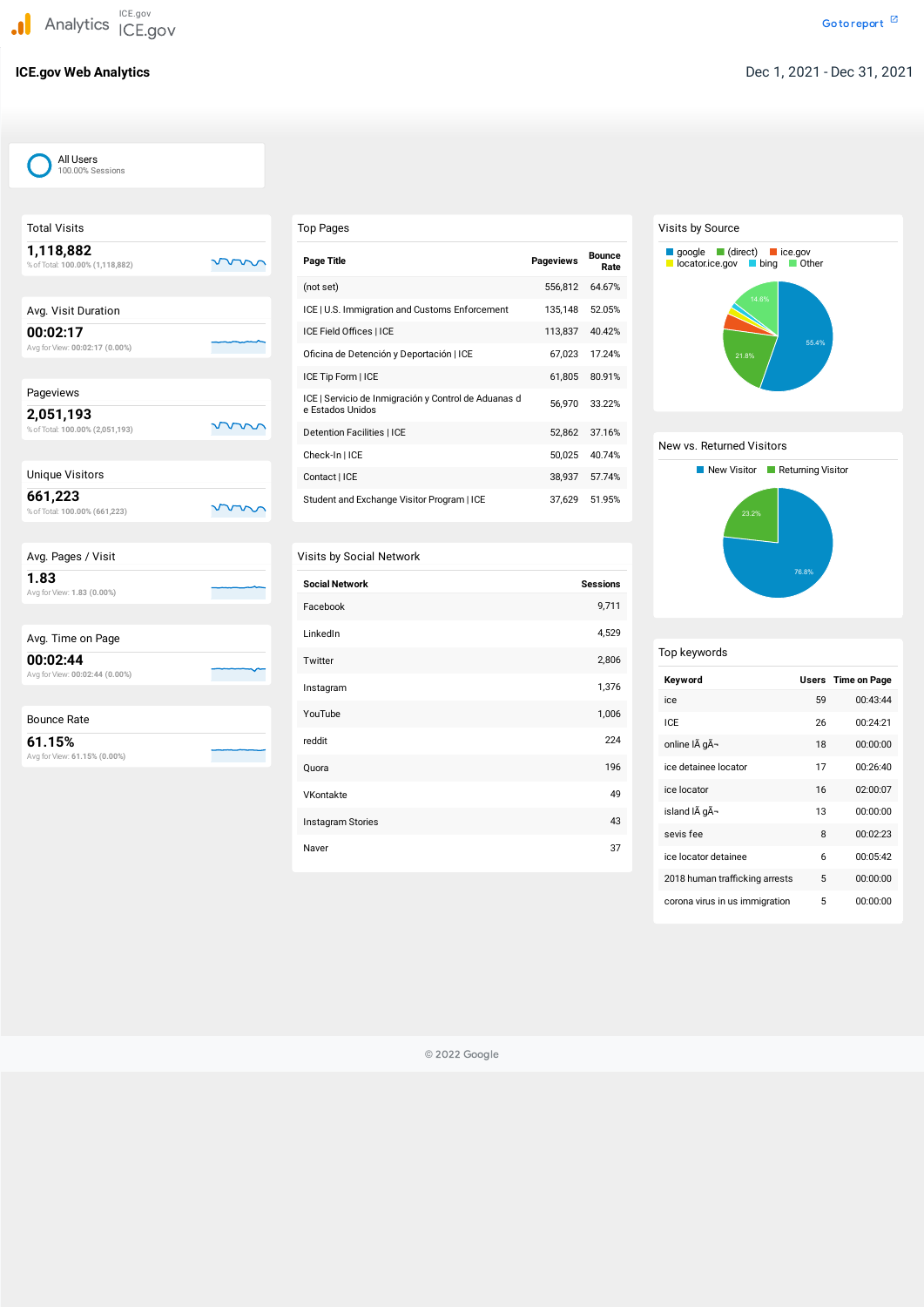**DHS.gov Customer Satisfaction Survey**

12/1/21- 12/31/21

## **Overall Customer Satisfaction Score 62.85**

### **How would you rate your overall experience today? 63.29 Answer Choices Responses Points Score** ▪ Outstanding 91 100 9100 **• Above Average 59 75 4425** ▪ Average 79 50 3950 ▪ Below Average 25 25 625  $\bullet$  Poor 32 0 0 0 **Total 286 18100 Were you able to complete the purpose of your visit? 57.34 Answer Choices Responses Points Score** ▪ Yes 164 100 16400 ▪ No 122 0 0 **Total 286 16400 83.64 Answer Choices Responses Points Score** ▪ Yes 184 100 18400 ▪ No 36 0 0 **Total 220 18400 Will you recommend this website to a friend or colleague? 78.83 Answer Choices Responses Points Score** ▪ Yes 175 100 17500 ▪ No 47 0 0 **Total 222 17500 60.91** NOTE: Excludes "Other" responses **Answer Choices Responses Points Score** ▪ Encountered no difficulties 134 100 13400 ▪ Had technical difficulties (e.g. error messages, broken links) 9 0 0 ▪ Links did not take me where I expected 21 0 0 **•** Links / labels are difficult to understand, they are not intuitive 2 0 0 0 0 0 ▪ Navigated to general area but couldn't find the specific content needed 34 0 0 **• Too many links or navigational choices** by the control of the control of the control of the control of the control of the control of the control of the control of the control of the control of the control of the control ▪ Would often feel lost, not know where I was 12 0 0 **Total 220 13400 Would you still return to this website if you could get this information or service from another source? Please describe your experience finding your way around (navigating)ICE.gov today.**

#### **How was your experience using our site search? 27.93**

NOTE: Excludes "Did not use search" and "Other" responses

| <b>Answer Choices</b>                                   | <b>Responses</b> | <b>Points</b> | Score        |
|---------------------------------------------------------|------------------|---------------|--------------|
| • Encountered no difficulties                           | 50               | 100           | 5000         |
| I was not sure what words to use in my search           | 58               | 0             | 0            |
| • Results were not helpful                              | 14               |               | <sup>0</sup> |
| . Results were not relevant to my search terms or needs | 25               |               | $\Omega$     |
| • Results were too similar / redundant                  | 11               | 0             | 0            |
| . Returned not enough or no results                     | 8                | 0             | $\Omega$     |
| • Returned too many results                             | 13               | O             | 0            |
| Total                                                   | 179              |               | 5000         |